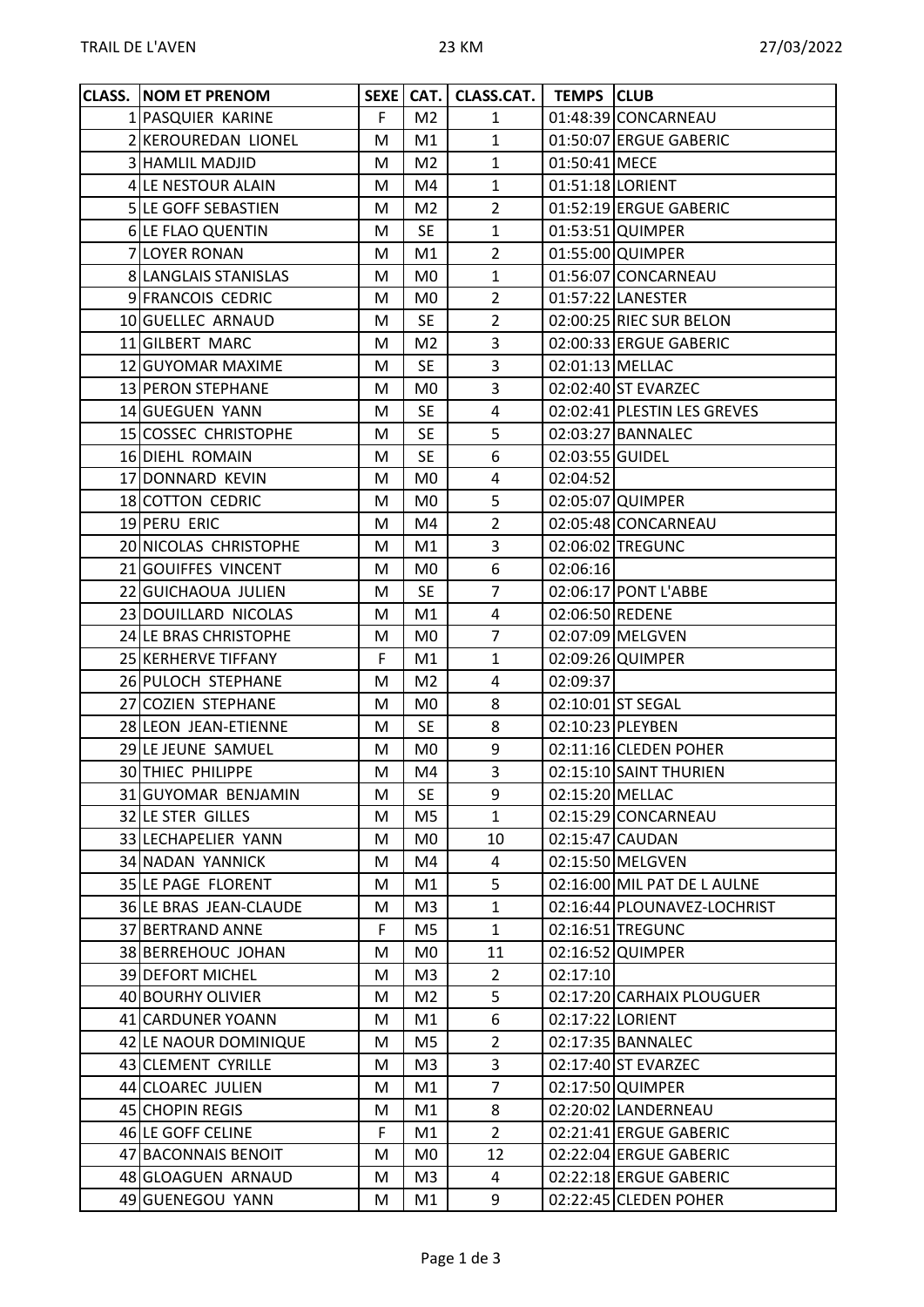| <b>CLASS. NOM ET PRENOM</b> |    |                | SEXE   CAT.   CLASS.CAT.   TEMPS   CLUB |                 |                               |
|-----------------------------|----|----------------|-----------------------------------------|-----------------|-------------------------------|
| 50 LE FLOCH FREDERIC        | М  | M1             | 10                                      | 02:22:50 GUIDEL |                               |
| 51 PILORGE GUILLAUME        | M  | M1             | 11                                      |                 | 02:23:00 RIEC SUR BELON       |
| 52 GLOAGUEN RONAN           | M  | M <sub>2</sub> | 6                                       |                 | 02:23:31 CONCARNEAU           |
| 53 POULIQUEN DOMINIQUE      | M  | M4             | 5                                       |                 | 02:23:45 ROSPORDEN            |
| 54 LE FLOCH ANTONY          | M  | M <sub>2</sub> | $\overline{7}$                          |                 | 02:24:03 ROSPORDEN            |
| 55 COMNEN FRANCK            | M  | M <sub>2</sub> | 8                                       | 02:24:15        |                               |
| 56 LANDREIN MATTHIEU        | м  | M1             | 12                                      |                 | 02:24:18 LOCMINE              |
| 57 LESSARD HERVE            | M  | M4             | 6                                       |                 | 02:24:26 COMBRIT              |
| 58 GLATRE JEROME            | M  | M <sub>2</sub> | 9                                       |                 | 02:25:13 PLOEMEUR             |
| 59 LE DU CLEMENT            | M  | <b>SE</b>      | 10                                      |                 | 02:25:30 BANNALEC             |
| 60 DUPONT PATRICE           | M  | M3             | 5                                       |                 | 02:26:01 QUIMPER              |
| 61 FLOCHLAY GERARD          | M  | M3             | 6                                       |                 | 02:26:10 PLOGASTEL ST GERMAIN |
| 62 GUILPIN BENOIT           | M  | M1             | 13                                      |                 | 02:26:20 LANESTER             |
| 63 LE CALVEZ STEPHANE       | M  | M3             | $\overline{7}$                          |                 | 02:26:31 CONCARNEAU           |
| 64 LORANT PROSPER           | M  | M6             | $\mathbf{1}$                            |                 | 02:26:48 ST THOIS             |
| 65 LAHUEC FRANCK            | M  | M <sub>2</sub> | 10                                      |                 | 02:27:08 CONCARNEAU           |
| 66 MOALLIC ALAN             | M  | M <sub>2</sub> | 11                                      |                 | 02:27:37 CONCARNEAU           |
| 67 COENT BAPTISTE           | M  | <b>SE</b>      | 11                                      |                 | 02:27:48 CLEDEN POHER         |
| 68 QUEFFURUS MICHEL         | M  | M5             | 3                                       |                 | 02:28:09 CHATEAULIN           |
| 69 THOMAS CEDRIC            | M  | M0             | 13                                      |                 | 02:29:20 FOUESNANT            |
| 70 LE GRUMELEC CHRISTELLE   | F  | M3             | $\mathbf{1}$                            | 02:29:40 QUEVEN |                               |
| 71 CANN FRANCIS             | M  | M4             | $\overline{7}$                          |                 | 02:30:17 CONCARNEAU           |
| 72 RIVOAL CHARLINE          | F. | <b>SE</b>      | $\mathbf{1}$                            |                 | 02:31:08 ERGUE GABERIC        |
| 73 LE BRUN BERNARD          | M  | M5             | 4                                       |                 | 02:32:08 QUIMPER              |
| 74 PENNEC BRUNO             | M  | M1             | 14                                      | 02:32:10 BREST  |                               |
| 75 PENNEC BOULIC STEPHANIE  | F. | M1             | 3                                       | 02:32:39 BREST  |                               |
| 76 LEVENEZ FREDERIC         | M  | M <sub>2</sub> | 12                                      |                 | 02:32:46 CHATEAUNEUF DU FAOU  |
| 77 MENEZ BRUNO              | M  | M5             | 5                                       |                 | 02:32:58 ERGUE GABERIC        |
| 78 CARPENTIER EMMANUEL      | M  | M4             | 8                                       |                 | 02:33:48 ERGUE GABERIC        |
| 79 KERVIEL FLORENCE         | F  | M4             | $\mathbf{1}$                            |                 | 02:35:20 ERGUE GABERIC        |
| 80 NERZIC PIERRE            | M  | M1             | 15                                      | 02:35:30        |                               |
| 81 HENAFF GREGORY           | M  | M1             | 16                                      |                 | 02:36:06 LA FORET FOUESNANT   |
| 82 SENANT CHRISTOPHE        | M  | M3             | 8                                       |                 | 02:36:49 LA FORET-FOUESNANT   |
| 83 COZIC ANAIS              | F  | <b>SE</b>      | $\overline{2}$                          |                 | 02:37:00 LE CLOITRE PLEYBEN   |
| 84 CAMION ANGELIQUE         | F  | M1             | $\overline{4}$                          |                 | 02:37:15 ST EVARZEC           |
| 85 BERTIC STEVEN            | M  | M2             | 13                                      | 02:37:30 QUEVEN |                               |
| 86 BOSSUT LAURA             | F  | <b>SE</b>      | 3                                       | 02:38:44 GUIDEL |                               |
| 87 GLOAGUEN VERONIQUE       | F  | M3             | $\overline{2}$                          |                 | 02:39:00 ERGUE GABERIC        |
| 88 CAM GAEL                 | M  | <b>SE</b>      | 12                                      |                 | 02:39:51 AL CARHAIX PLOUGUER  |
| 89 GOMES ROMAIN             | M  | M0             | 14                                      |                 | 02:41:38 SAINT-YVI            |
| 90 VIEZ ANITA               | F. | M <sub>3</sub> | 3                                       |                 | 02:41:39 ROSPORDEN            |
| 91 GAUTIER SEBASTIEN        | M  | M1             | 17                                      |                 | 02:42:00 ST AUBIN D AUBIGNE   |
| 92 GILLES ALLAN             | M  | M3             | 9                                       |                 | 02:42:24 L HAY LES ROSES      |
| 93 SIMONOU CELINE           | F  | M1             | 5                                       |                 | 02:45:19 ST EVARZEC           |
| 94 KERVIEL MICHEL           | M  | M4             | 9                                       |                 | 02:45:25 ERGUE GABERIC        |
| 95 RANNOU ALAIN             | M  | M4             | 10                                      | 02:45:55        |                               |
| 96 MOREL ERIC               | M  | M <sub>2</sub> | 14                                      |                 | 02:46:22 ST EVARZEC           |
| 97 HERVE GWENAEL            | M  | M <sub>2</sub> | 15                                      | 02:47:25        |                               |
| 98 CHEREAU ETIENNE          | M  | M4             | 11                                      |                 | 02:48:56 ST EVARZEC           |